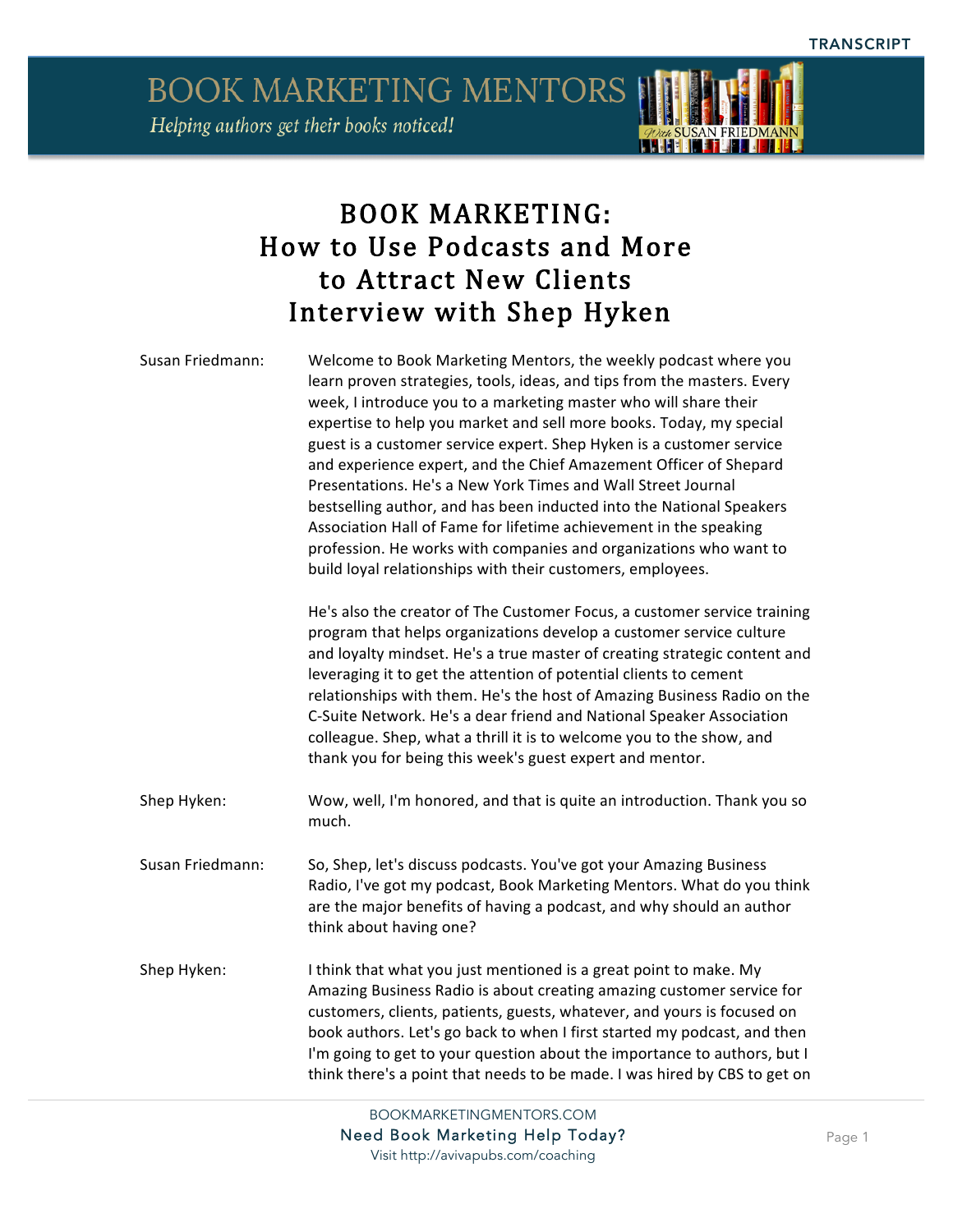

their podcast network, which also included some actual real radio time, and I did a weekly show that was about ... Well, they wanted to put commercials in, so about 50 or 51 minutes, or something like that, and it was a general business show.

At the end of the year, I realized that I'm a customer service expert, and a general business show is not about my brand, it's only about a business show, and nobody ever said they wanted to hire me as a speaker, and I don't think many people bought books, because I didn't focus on my expertise. So I had a great chat with the folks at CBS. The president of CBS Radio is a phenomenal guy, and he and I agreed that a customer service show is too narrow-minded, or too narrow-focused, excuse me. Not narrow-minded, but narrow-focused for what they want in a general show.

So I switched, and guess what? My numbers went dramatically down. And I was okay with that, because I knew that the only people that would listen to my show were probably people that were only interested in what I had to talk about. So if your authors are any type of subject matter, nonfiction-type expertise, they should talk about that topic and only that topic, so it keeps them in their lane. And that that's what you're doing with your cast, that's what I'm doing with mine, and at the end, what happens is people say, "I know this person for what they're talking about, not some general business show," which is from, "Hey, let's talk about this executive and their business. Hey, let's talk about how this musician made a success."

No, I only talk about customer service and experience and it's working for me. So, as an author, when my books are coming out, this is what people know me for, and if they're listening to my show because of the content, which is customer service, they'd probably want to buy something that is about customer service. It's very supportive that way.

- Susan Friedmann: Take that to the next step, how can an author maximize having a podcast?
- Shep Hyken: Number one, first thing is you have to start doing it. Number two, you need to make sure you're on all the networks. And, number three, you need a little bit of a tribe to start with. Let me share another thing. By the way, I say tribe, you can have a newsletter, let everybody know you're doing it. Let your friends know you're doing it so that they gently start and listen to it, and you get some listenership. But I have a philosophy about podcast. Now, my podcast doesn't have huge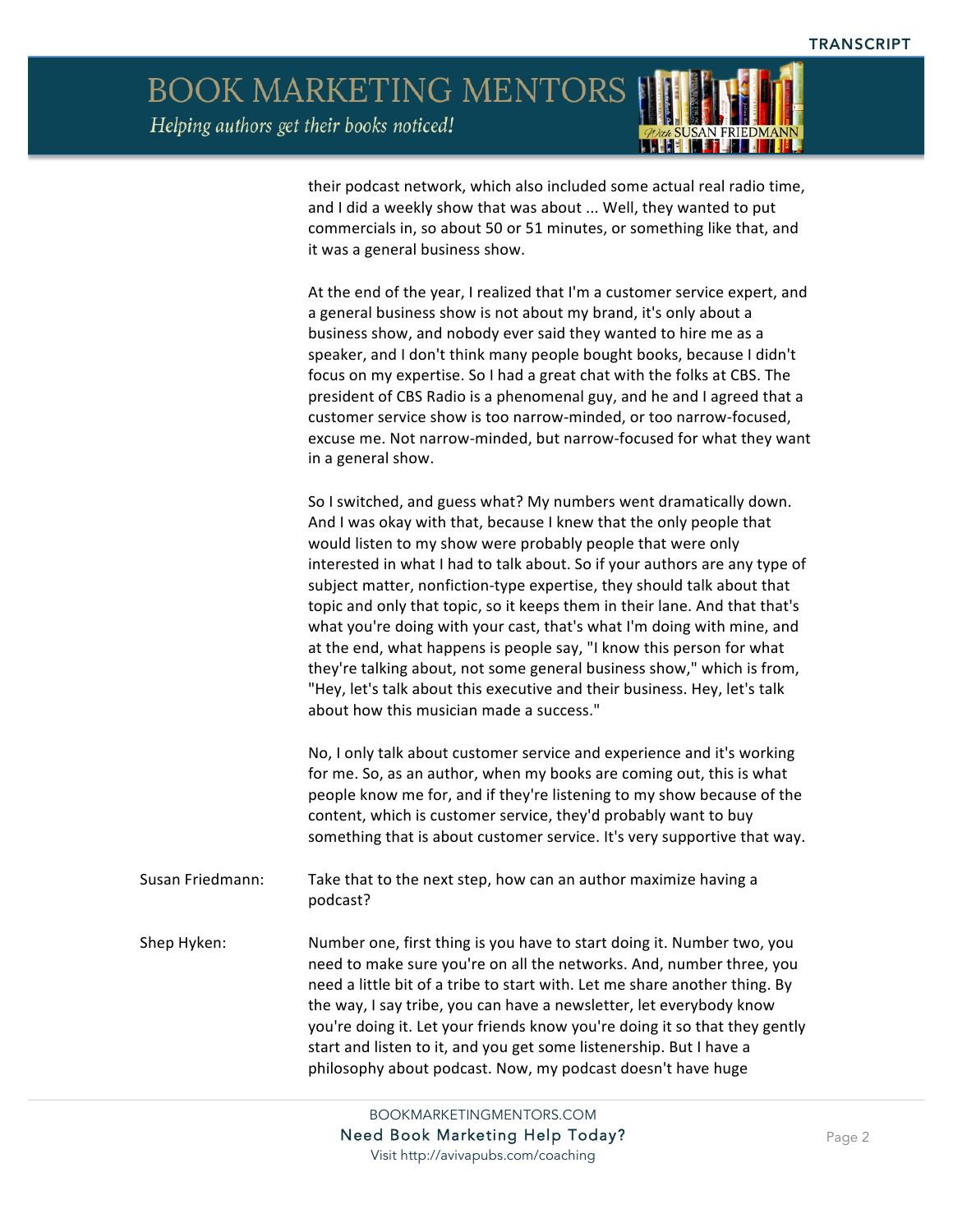

numbers. We don't have 25,000 people per episode listen to it. I'm lucky if at the end of the week there's a thousand or 1,500 listens, but once again, it's the people that are listening are only listening because they're interested in the topic.

When I have something to promote, be it a book, or be it a sponsors product, as long as the product is tied to customer service, they're interested. So taking it to the next level is about your listenership. Nerve injury don't mind being a guest on podcast even if the podcast, the people listening, if there's one person listening and it happens to be the interviewer's mother or father, I don't care. But here's what I do care about: Is it a good podcast? Is the interviewer great? Like you're great, I'm honored to be on this how. If it's a good podcast, I'll promote it to my network because it shows that I've got another asset, another promotional piece that I did, an interview, and I'm happy to do it.

Nobody's going to know that the podcast that I was a guest on was two people are listening or one person was listening. No, I'm the only one that knows that. All my clients know or all my people in my community and my tribe know is that, "Hey, Shep's like doing another one. This guy is getting interviewed all of the time." So that's an important piece. It's not just about doing the podcast. It's also about being a guest on a podcast. By the way, you get practice of just being in front of a microphone either way, and you need to get good in that, in front of that microphone, so what better way to do it, whether you're a guest or whether you're actually the host, just get in front of the microphone.

- Susan Friedmann: Thank you for the compliment, and yes, I totally agree with you. Getting in front of that microphone and just talking to as many people as you can out there, you just never know who is listening. It's not about the quantity, it's about the quality and you're all about quality, I know that.
- Shep Hyken: Well, thank you. One other cool story I'd love to tell is that podcast have really come a long way. I mean now they are really popular. Back when they weren't popular, I did a show with a guy, great expert, and the number of people that listened to the show, there was 19 people. That's it.

Now, I wasn't trying to promote a book at the time, but I got, "Well, what the heck." 19 people, somebody showed up, somebody called me, and they said, "We listened to this show and we would like to book you to come and speak at our conference." I go, "Oh, really?" Now, out of curiosity, why me and not my guest? The person said, "Well, your guest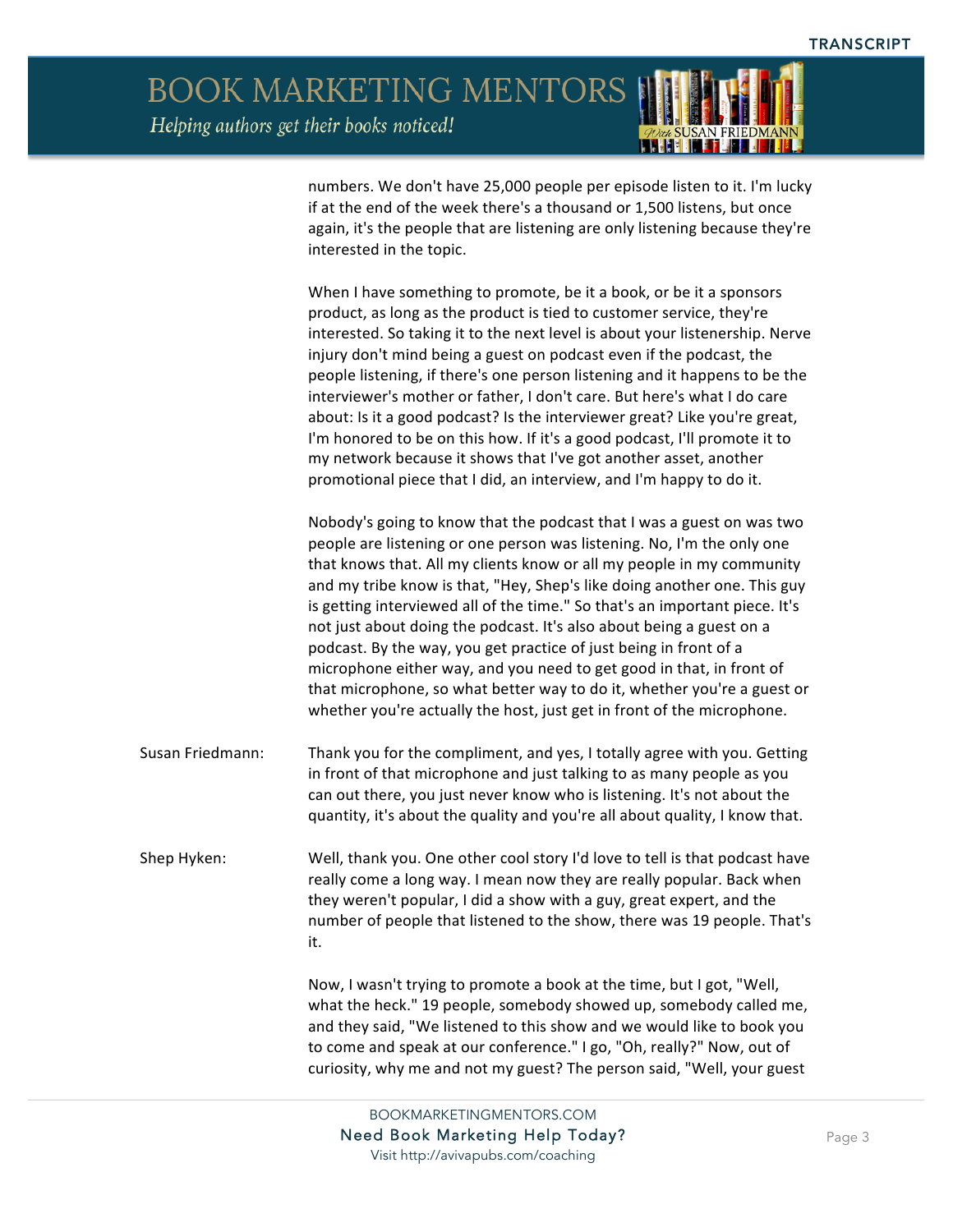*ADrea* S<mark>USAN FRIEDMANI</mark>

BOOK MARKETING MENTORS Helping authors get their books noticed!

|                  | was great. Obviously, your guest is an amazing guest but it's obvious<br>who have the expertise. You know what questions to ask. I don't believe<br>in just ask a question and get an answer. I believe in having a<br>conversation. So I extend my expertise into the conversation even when<br>I'm a host, and she says, "It's obvious that you have an expertise in this<br>area as well," and they booked me.                                                                                                                                                                                            |
|------------------|--------------------------------------------------------------------------------------------------------------------------------------------------------------------------------------------------------------------------------------------------------------------------------------------------------------------------------------------------------------------------------------------------------------------------------------------------------------------------------------------------------------------------------------------------------------------------------------------------------------|
|                  | Here's the thing: 19 people, only one of them had to be the right<br>person. So if we're selling books, I want you to think about it this way. I<br>have a pretty nice sized Twitter following. I have friends that have 10<br>times the Twitter following I have. The only people that want to follow<br>me, sure, once in a while we get strugglers and friends, but most of<br>them are interested in what I talk about: customer service, what I write<br>about, what I podcast about. So there's only so many people in the<br>world who can do that.                                                   |
|                  | I would rather have my numbers instead of 10 times my numbers where<br>90 percent of them really don't care about what I do, because then I<br>know, if I do a podcast or if I do any type of promotion, 90 percent of<br>the people it's going to go in one ear and out the other. That's it. I<br>would love my audience that's listening to be my community, my tribe,<br>the people that are interested in what we're talking about.                                                                                                                                                                     |
| Susan Friedmann: | So I think what I'm hearing you say is the fact that it's more than just the<br>podcast itself, it's all the other things in addition to that the author<br>needs to be doing. So let's look at how can you take the podcast and<br>what else can you do with that podcast once you have it.                                                                                                                                                                                                                                                                                                                 |
| Shep Hyken:      | I love that. So we do our show notes and a lot of times podcasters will<br>have what they call show notes. Sometimes there is simply a<br>transcription of the show and it's cleaned up a little bit, the questions<br>and the answers. What we look for are bullet points and here's what I'll<br>occasionally do. If I get a guest, I can turn that podcast into an article<br>not just show notes but a true article. I write a weekly column in Forbes<br>and I also have my own blog and I write some sporadic articles as well. A<br>great podcast is just a layup for an article. It's so easy to do. |
|                  | Number two, we look for quotable moments throughout the podcast.<br>So I'll actually, I always have a pen and paper next to me and if I hear a<br>quotable moment when my guest says something great, or maybe I'll<br>say something, I actually just write down the time code of when it<br>happened and go back. Those quotables become tweets, and by the                                                                                                                                                                                                                                                 |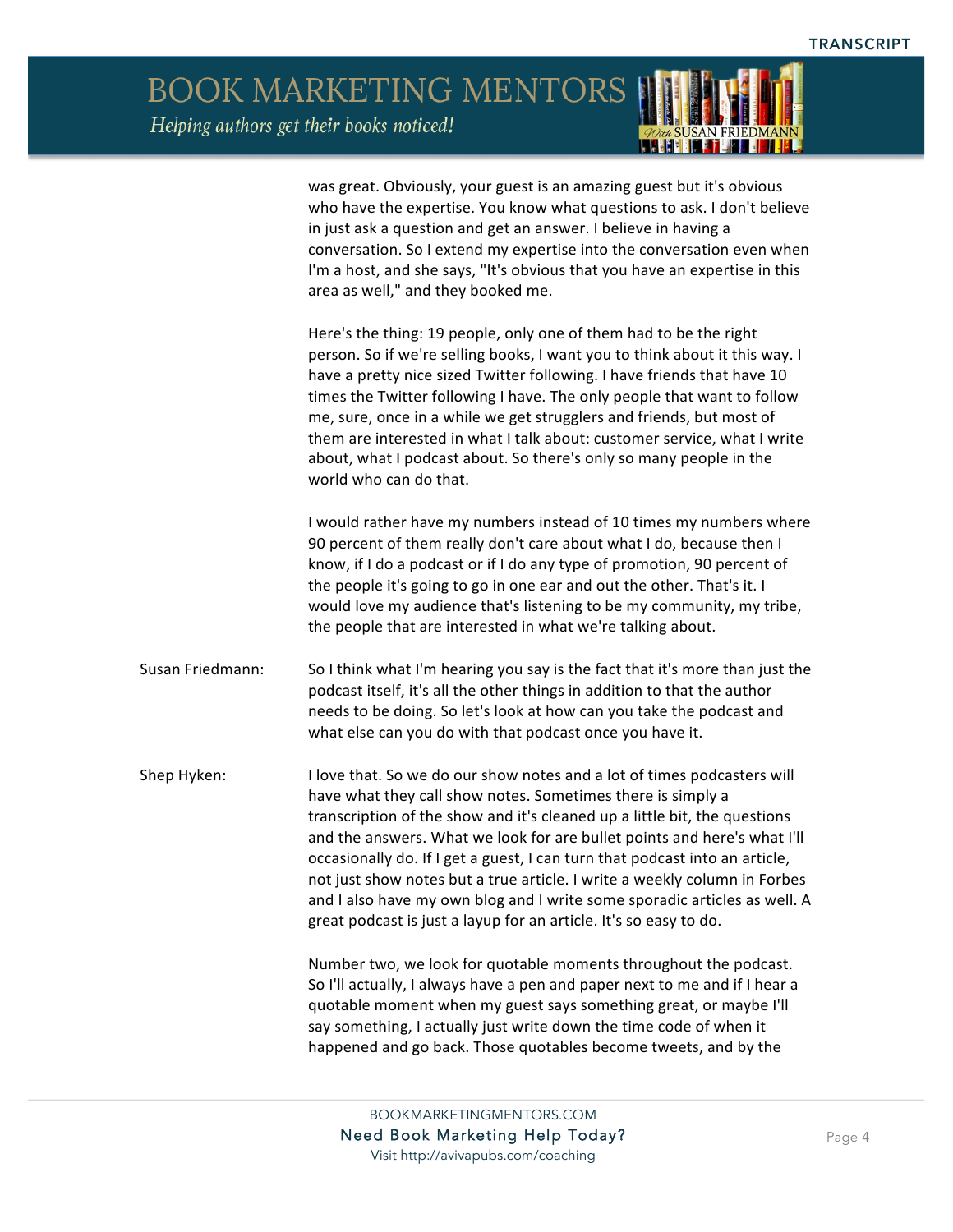

way, sometimes a tweet can become a short article. That's a powerful way to pull content out.

Finally, one of the things we like to do is when we go back and we listen to the podcast after we're finished, what question did that answer and we make sure that at the very top, we write down, "This is the question that we answer," and sometimes we'll actually use it in our show notes to go underneath the podcast, which is really good for optimizing for search when people say, "Well, how can I give better customer service?" Or in your case, "How do I publish a book? Where do I get my book printed? How do I get my book into a bookstore?" All those questions, that's exactly how somebody might type it into a Google search. So you want your podcast to come up that way.

By the way, our podcast and the show notes become one of the blogs that's on my website which is also really important because that in turn ... Google loves dynamic or ever-changing front pages of websites. So as a new post comes up, that changes the front of my website. So I will use the podcast not only as a podcast, but the show notes as a blog as well.

Susan Friedmann: So we were talking earlier and you mentioned that you have a brand new e-book that's come out, Be Amazing Or Go Home, and you've done extraordinary well with that. We can talk about the strategy in a moment, but I want to know how you're going to take the content, let's say, of that e-book and maybe utilize it within the podcast, or how do you bring the two of those things together?

Shep Hyken: Here's the thing. By the way, it's not just an e-book, it's a hardbound book. However, I decided every time I've written a book, I've almost always done it differently than the last time before as far as publishing, promotion. I've gone with mainstream publishers, hybrid publishers, I've done completely 100% self-publish where I even hired a designer myself to do the cover on that, and this last book, I said, "You know what? I'm not going to make the big play with a bunch of hardbound books and try to get them in bookstores. I'm going to see if I can move the needle on my Amazon ratings, which I thought was cool.

> In the podcast, obviously you're going to talk about the new book. If you're thinking about it and you're writing about it and you're doing something with it, it's on the front of your mind. Maybe my mind just works this way, but Susan, you could be talking about underwater basket-weaving and I'll figure out how to tie it into my Be Amazing or Go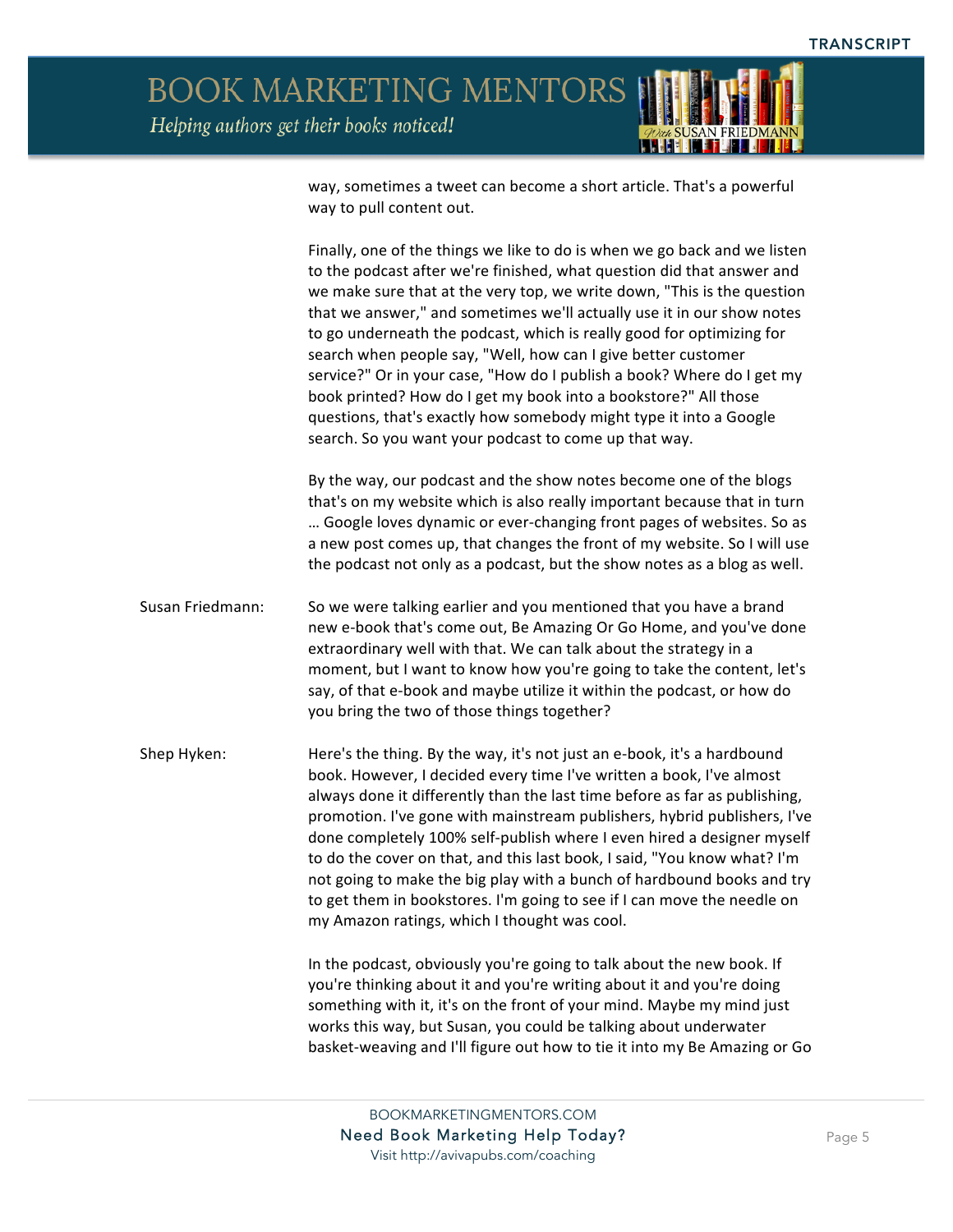

Home customer service book. I just make it work. I don't know how, I can bridge the gap there.

Susan Friedmann: Talk to us about some of the strategies. So you've got me really curious about strategies you use to really excel on that e-book.

Shep Hyken: The book just recently came out. Number one is I'm not greedy. I don't put the e-book out there to make money. I want the e-book out there because I want people to get it in their hands. I want them to get some great content and I want to bring them into my world. So there are several things I did. Obviously, an e-book doesn't have a back cover, so what I did do is on the second or third page in, there's a full page ad that says, "I'm glad you bought the book," basically, "Go to the website for ..." and there's a URL"... for additional content. You'll be glad that you did."

> We're tracking ... By the way, when you do an Amazon e-book, a Kindle book, you don't get any information about your reader. Amazon has the information about the reader. All you know is how many people bought the book, that's it. This is a way to get people into the world because in order to get the additional content and the bonuses, they have to actually fill out a form, which gives me their information. Now, they're in my world. By the way, what I'm offering them is a tremendous value. I didn't get 10 authors together and offer whitepapers or excerpts of books or whatever.

> What I did is I took a course that I normally sell for \$49 and I said, "If you buy the book for 99 cents, you'll have access to this content." We give them a free license for a course that we sell to our corporate clients every single day for \$49. Now, they're not going to get a full year's license, and by the way, it's a short course. If they don't take it in the first week, they're probably not going to take it at all, but it is a very robust customer service course for what it is, Five Ways to Create Amazement, hence the book's title, Be Amazing or Go Home. It all ties together.

So what we saw when we promoted it and we promoted it through a newsletter, 20,000 or so people get my newsletter, and we have about a 20% open rate, so that's about 4,000 or so people, and then, of course, I ask a bunch of my friends who have very high Twitter followings. I sent them the exact tweet. We use that. We use a program called Thunder Clap, which is very cool where you have the tweet, send it to all your friends who have a lot of followers on Facebook and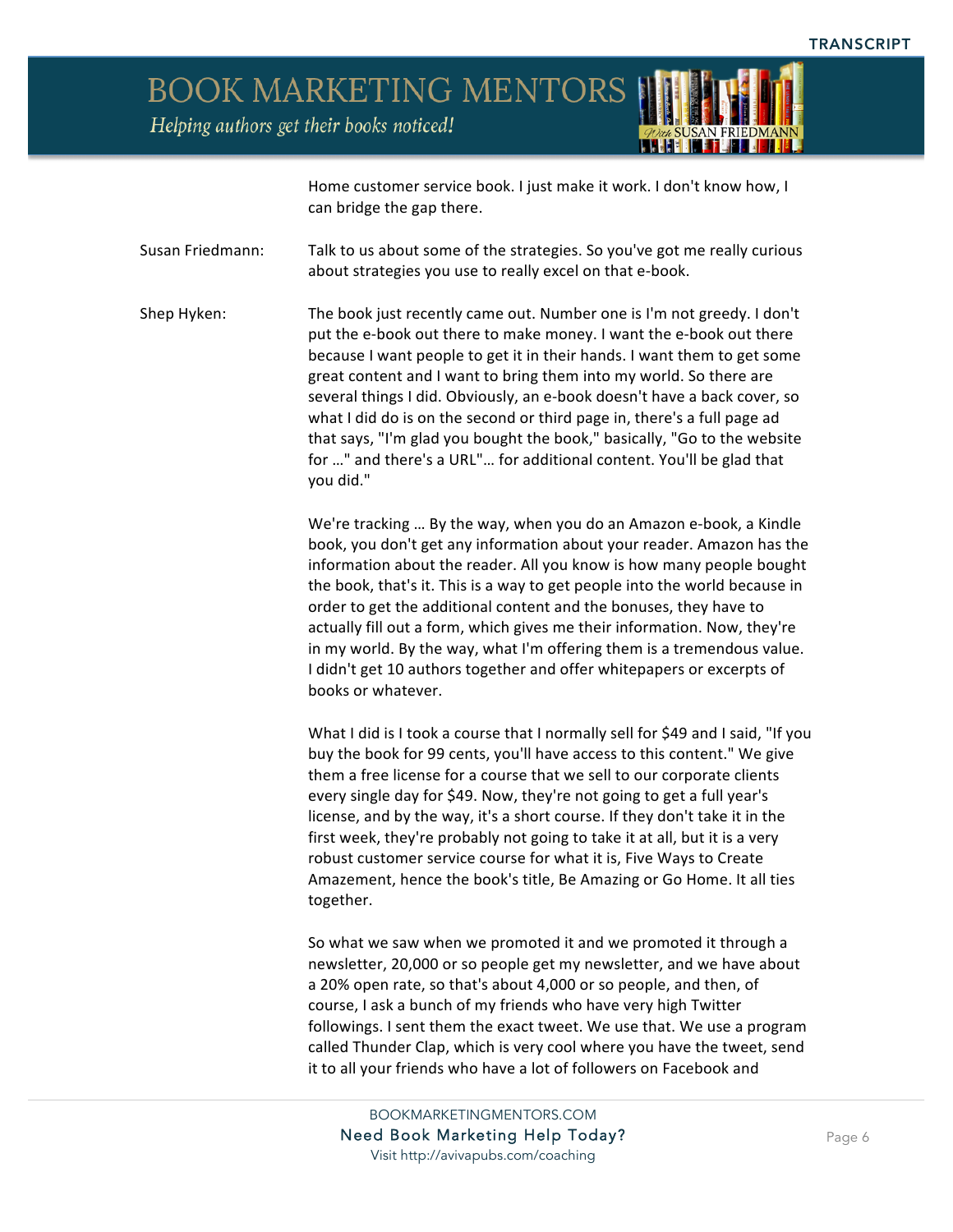

Twitter and just agree that you'll be willing to tweet this out and it automatically does it for you. So all they have to do is agree to it, and at any given time that I've determined a tweet will go out.

So this past Monday, we did it in celebration of customer service week, which was pretty cool, but what we did was we did our Thunder Clap, and at 2:00 Eastern Time, 5.4 million tweets went out. Actually, not 5.4 million, but it reached 5.4 million people in addition to Facebook posts and all these people agreed to do it. So it's pretty cool when it happens. We saw immediately spikes in the downloads. Realize, when you put up post to tweet, less than 1% of the people actually see the tweet, so if they had a million people, that's like a million people is 10,000, so 10,000 people see the tweet. Well, that's pretty cool. But then you figure maybe 1 or 2% of those people will actually take action, well that's still a couple hundred people. That's the way to look at it. You have to look at your numbers. That's how we manage to get a lot of spikes and sales, and we hit number one in a bunch of categories, and it still is doing very, very well.

- Susan Friedmann: So congratulations on that. That's absolutely amazing and those numbers are staggering. Tying it back to the podcast, is there anything in the book that leads people to the podcast? You said in your podcast you lead people to the book, but what about the other way around?
- Shep Hyken: That's a great question, and now that I think about it, next book, it will have something about the podcast. But let's think about this for a moment: I want people to listen to it. If people search my name, they're going to find out that I do this. Whenever they receive my newsletter, on the right-hand column of my newsletter, I have, "Check out my online program. Check out my podcast. Check out my latest book." This rotate, one, two, three, four, that kind of thing, so that each week we're promoting something harder than the other. So I think it's really important. Always at the bottom, I'll always put in be sure, and I have the episode. So I have it in two places on my newsletter. As a result, we get people clicking through and we can track those numbers.

So everything ties together. I look at it this way. It's not my strongest marketing took. It's a marketing tool. If you think that one marketing tool is, "Oh, I'm just going to tweet to everybody," you need to tweet, you need to Facebook, you need to blog, you need to do potentially a podcast. You need to do five or six difficult promotional things about your business, about your book, and when you do that, you have reasons to go on and promote what you do. So we talk about the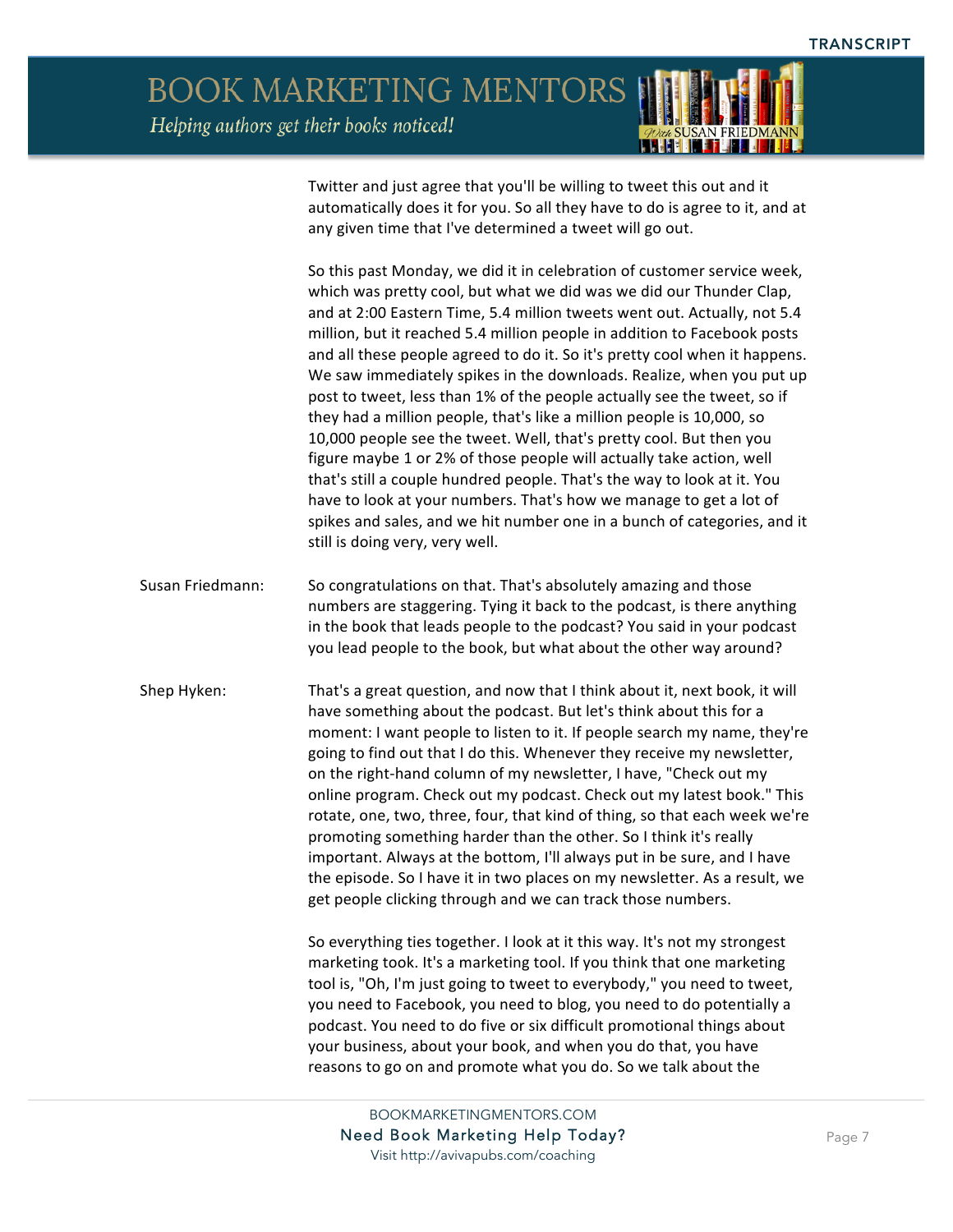

podcast, pull quotes out of the podcast, pull quotes out of your book. These are little sayings that you can tweet out, little things that you can make a meme with.

You can make it look really pretty. You can post it on Facebook. By the way, Facebook Live, it's kind of a form of a podcast. I would think about, the book came out, it's time to talk about your book. Do it as a Facebook Live and just talk about it for five or six minutes. It's a great way of communicating what it is that you're doing and getting people excited about it.

- Susan Friedmann: I love the way that you say just don't take one thing and think that's the be all and end all of your marketing, that you need to extend it in all different areas. It's within all those different things help what I call those drips that are going to fill up the bathtub, so yeah, congratulations. Mistakes. I love talking about mistakes people make. If you think about maybe other people who make mistakes with their podcast or maybe mistakes that you've made, what could you share with our listeners?
- Shep Hyken: I'm not going to tell you I never make mistakes. I make mistakes all the time, but because I don't beat myself up over them very often, I don't really see them as setbacks per se. I just learn and learn and learn. I learn what to do and what not to do. In the podcast, I think the mistake that I made really for a year, even though I had a great show, was I went general instead of narrow with my topic. General to all audiences about many different business items. That wasn't as powerful for me and my brand is going narrow even with less people. So I guess I fix that mistake. A mistake that apparently I just made was not talking about my podcast in my new book. So thank you very much for bringing that up, Susan.
- Susan Friedmann: My pleasure. I'll send you the bill, no worries.

Shep Hyken: Oh, great. The other mistake I would think on the podcast, it's not a mistake, it's just you can't beat yourself up if you got a good episode or a bad episode. Not all episodes are going to be epic and great, but realize that just like you watched Jimmy Fallon on The Tonight Show or Colbert, those guys have great nights and they have okay nights. They don't beat themselves up over it. It's just another show. But you know what, some people love you no matter what you do. So you've got fans out there and just keep going at it. Every time you do it, you're going to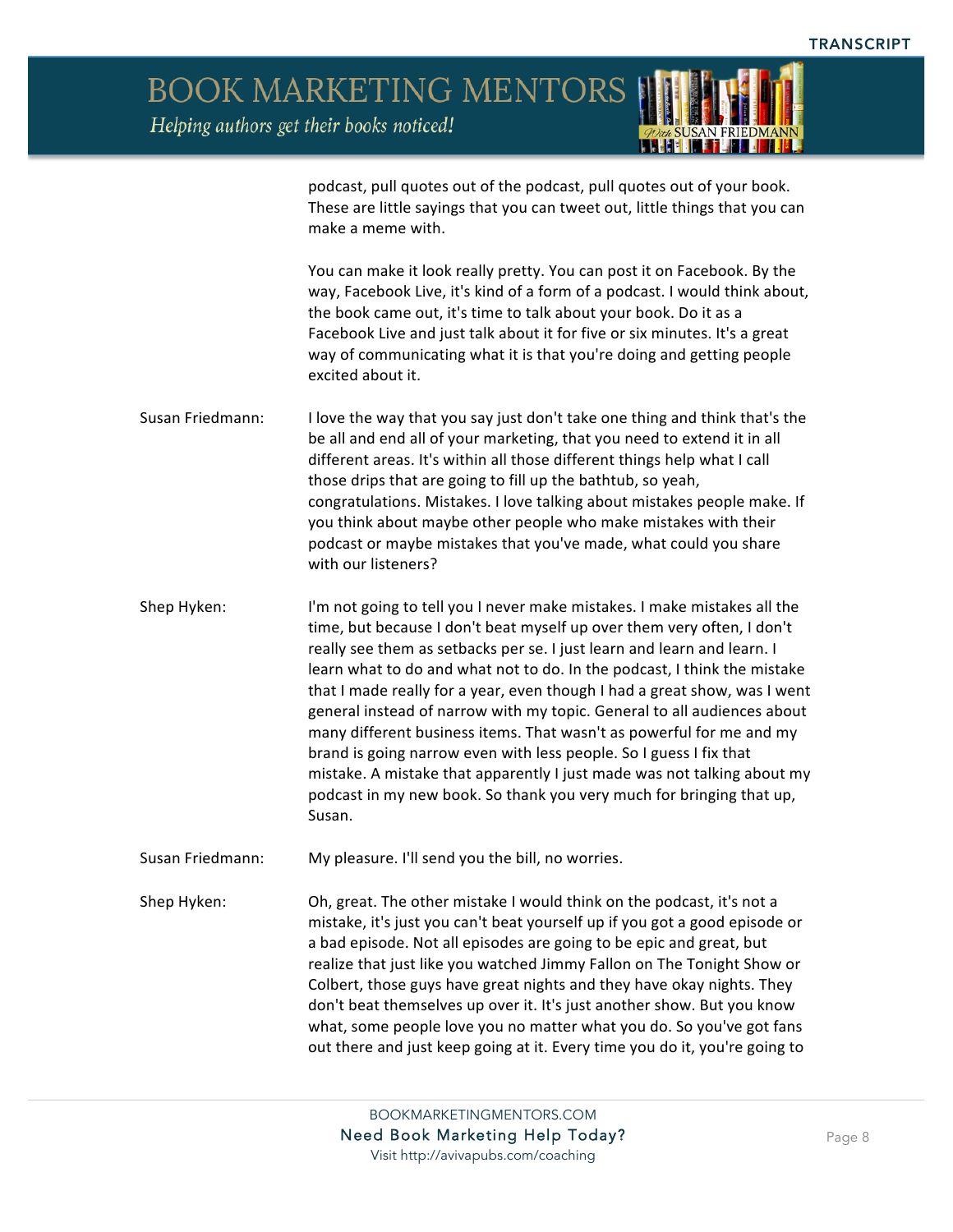

get a little bit better and then you're going to get your pace, you'll get your rhythm.

We do a show ever week. I don't necessarily record the show every week. I might record two or three episodes in one week while I'm in town, but getting that pace and that rhythm, I'm pretty comfortable. I know what I'm doing and I feel really good about it. By the way, that may be the biggest, most important thing that you do in a podcast. Have confidence. Exude confidence. I remember there was a TV commercial that says, "Never let them see a sweat." They may not see you across this podcast, but they can feel the discomfort. They can feel the nervousness. You know what? First few episodes, practice. You don't have to post them. Just practice.

- Susan Friedmann: It's interesting, because I remember going back now a couple of years with the podcast and those first few weren't great when I listen to them now. The content was good, but I just was like in learning mode like you. Since then, it's gotten better and better and I feel more comfortable and I think my guest feel more comfortable, so yes, it's that practice makes perfect. Even though I didn't want to go live with them in the beginning, because they weren't perfect, I was like, "If I don't go live with it, it's never going to happen," so I just did and learnt along the way. That's what everybody says, so good.
- Shep Hyken: On Amazon, real quick, there's an e-book by John Dumas. A very good book to pick up and I believe he gives it to you at an extremely low price like 99 cents. Realize that throughout the book, he's going to be pitching you on his other programs, but regardless, there's so much good information in there. We could spend three hours talking about how to launch a podcast or how to get more listeners, but I would highly recommend that book.
- Susan Friedmann: Yes, and we've actually had John Lee Dumas as a guest on the show. I've been a student of his for quite a while, so yes, absolutely. Thank you for the reminder. We'll put a link to his show as well so people can listen to both of them. If our listeners wanted to contact you for more information, how could they go about doing that ship?

Shep Hyken: Just go to Hyken.com, H-Y-K-E-N.com, very easy. That's my last name. If they want to find out more about the book, just go to Amazon and type in Be Amazing or Go Home or type in my last name. You type in my last name, my brother's name comes up, too. He wrote a book, but he's a